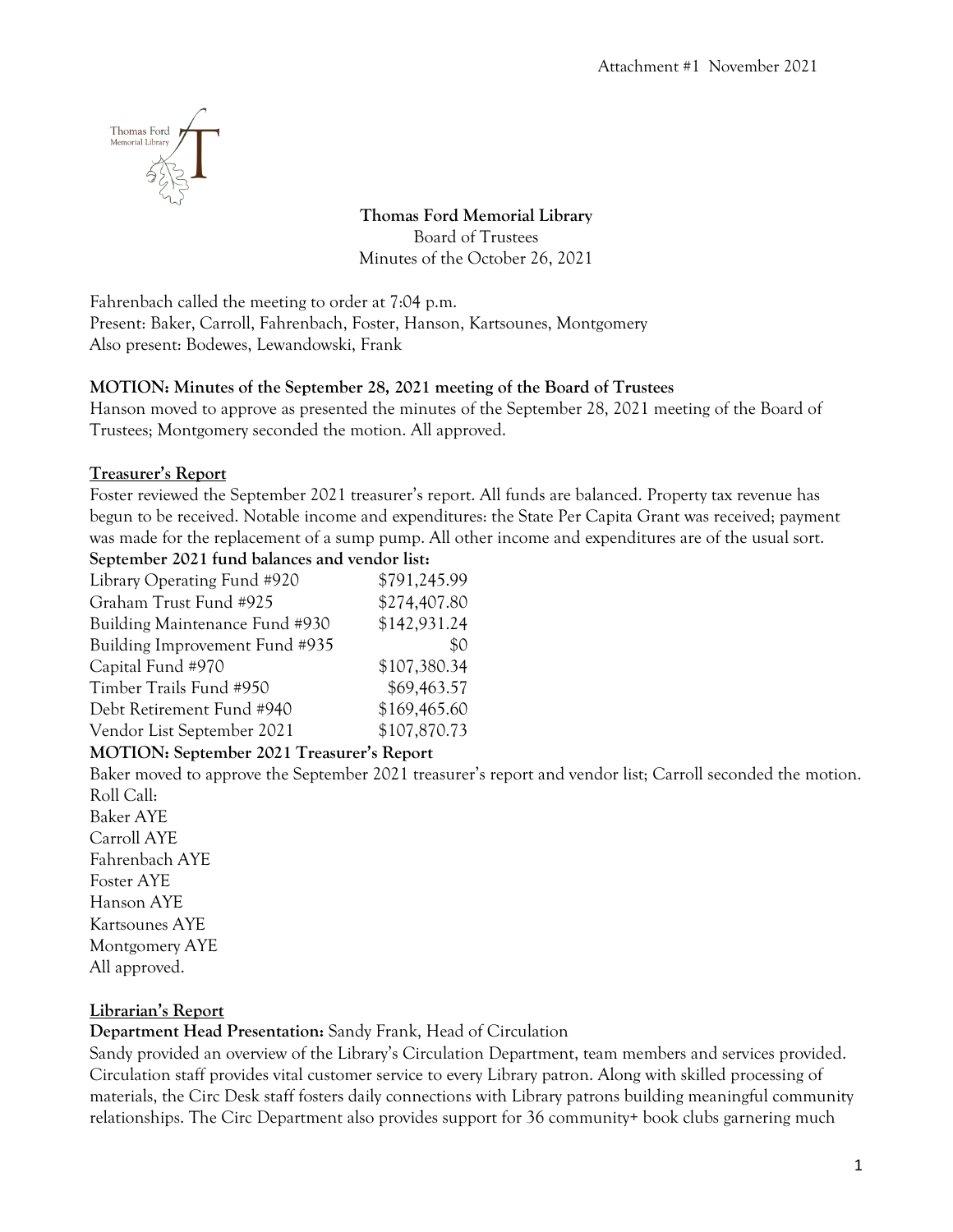positive feedback. Bodewes noted that throughout the coronavirus pandemic with all the various Library service models the Circ Staff provided continuity of excellent patron service with unfailingly positive attitudes. He also recognized Sandy's tenure of 25+ years. In response to a query regarding fines, Sandy stated that the Library's current practice on fines is patron friendly, and that she supports a future without fines. The Board thanked Sandy for providing an inside look at Circulation. The Head of the Technical Services Department will present in November.

- **2022 Budget** is discussed later on the agenda.
- **The Library Foundation** Annual Appeal has begun; the mailer arrived in homes last week. This is the Foundation's only fundraiser each year and is an important part of its successful support of the Library. Early response has been strong and the new online donation feature has been very well-received.
- **Staff Appreciation**. Bodewes conveyed a message of thanks from the library staff to the Board for its considerate gift of TFML hooded sweatshirts. The staff appreciates the Board's support.
- **November Board Meeting schedule** is discussed later on the agenda.
- **Statistics and Departmental Reports** were presented.

#### **Visitors/Public Comment**: None.

#### **Communications**:

There were no communications.

### **Committees**:

#### **Finance**

#### **FY22 Budget**

Preliminary documents for the 2022 budget were presented to the Library Board. The Library Board Finance Committee met immediately preceding today's regular Full Board meeting for a detailed reading of the draft FY22 budget. Earlier this month the Village Board of Trustees passed a resolution to approve the .02 Building and Maintenance Levy for 2022. The Library Board will vote on the levies and final budget at the November 30 meeting. The FY22 budget will be presented by Bodewes to the Village Board for adoption at the December 6 meeting; Library Board President Fahrenbach and Treasurer Foster will also attend. These documents will then be forwarded to the County for filing.

#### **Building and Grounds**

Carroll reported. All activities were of the usual seasonal sort: the sprinkler system serviced/turned off, fireplace inspected/serviced, fire suppression inspection/service completed, and snow/ice management services contracted. The quieter month was welcome following a very busy one.

### **Old Business**

#### **Library Director Annual Review**

Hanson reported. The 2021 Library Director evaluation form will be distributed by email to Board members prior to the November meeting. The Personnel Committee chair (Hanson) will provide the Director with a summary in December 2021. Included in the Director review process is a discussion of library-wide goals. The committee will assess and revise the Director review process in 2022.

In response to Kartsounes's query, Bodewes outlined the annual staff review process. Bodewes will in December meet with each staff member to discuss library-wide goals and the individual's pay rate and paid time off benefit for the coming year. Departmental staff reviews are completed by department heads in January.